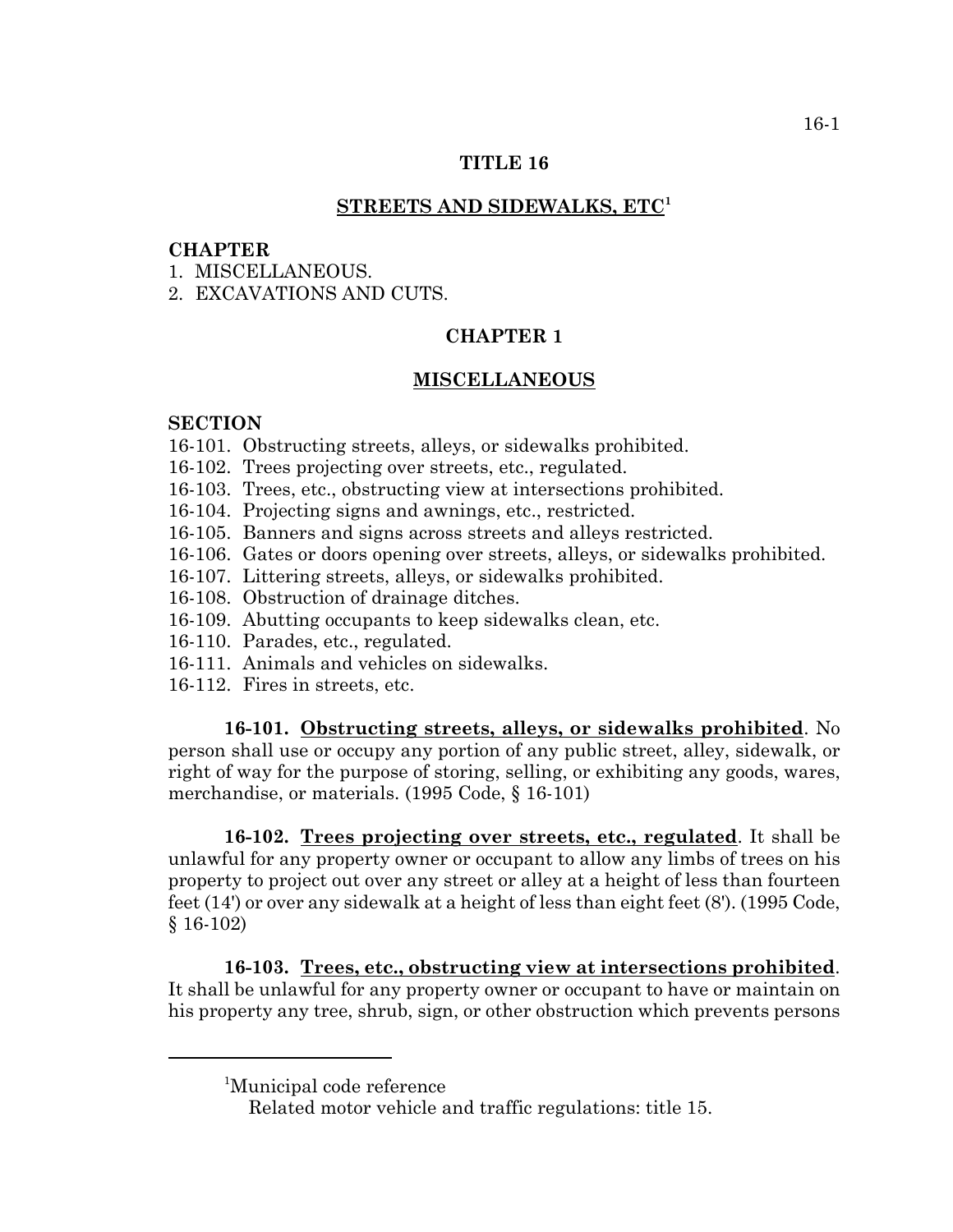driving vehicles on public streets or alleys from obtaining a clear view of traffic when approaching an intersection. (1995 Code, § 16-103)

**16-104. Projecting signs and awnings, etc., restricted**. Signs, awnings, or other structures which project over any street or other public way shall be erected subject to the requirements of the building code.<sup>1</sup> (1995 Code, § 16-104)

**16-105. Banners and signs across streets and alleys restricted**. It shall be unlawful for any person to place or have placed any banner or sign across any public street or alley except when expressly authorized by the board of commissioners after a finding that no hazard will be created by such banner or sign. (1995 Code, § 16-105)

**16-106. Gates or doors opening over streets, alleys, or sidewalks prohibited**. It shall be unlawful for any person owning or occupying property to allow any gate or door to swing open upon or over any street, alley, or sidewalk except when required by statute. (1995 Code, § 16-106)

**16-107. Littering streets, alleys, or sidewalks prohibited**. It shall be unlawful for any person to litter, place, throw, track, or allow to fall on any street, alley, or sidewalk any refuse, glass, tacks, mud, or other objects or materials which are unsightly or which obstruct or tend to limit or interfere with the use of such public ways and places for their intended purposes. (1995 Code, § 16-107)

**16-108. Obstruction of drainage ditches**. It shall be unlawful for any person to permit or cause the obstruction of any drainage ditch in any public right of way. (1995 Code, § 16-108)

**16-109. Abutting occupants to keep sidewalks clean, etc**. The occupants of property abutting on a sidewalk are required to keep the sidewalk clean. Also, immediately after a snow or sleet, such occupants are required to remove all accumulated snow and ice from the abutting sidewalk. (1995 Code, § 16-109)

**16-110. Parades, etc., regulated**. It shall be unlawful for any person, club, organization, or similar group to hold any meeting, parade, demonstration, or exhibition on the public streets without some responsible representative first securing a permit from the recorder. No permit shall be issued by the recorder

<sup>1</sup> Municipal code reference

Building code: title 12, chapter 1.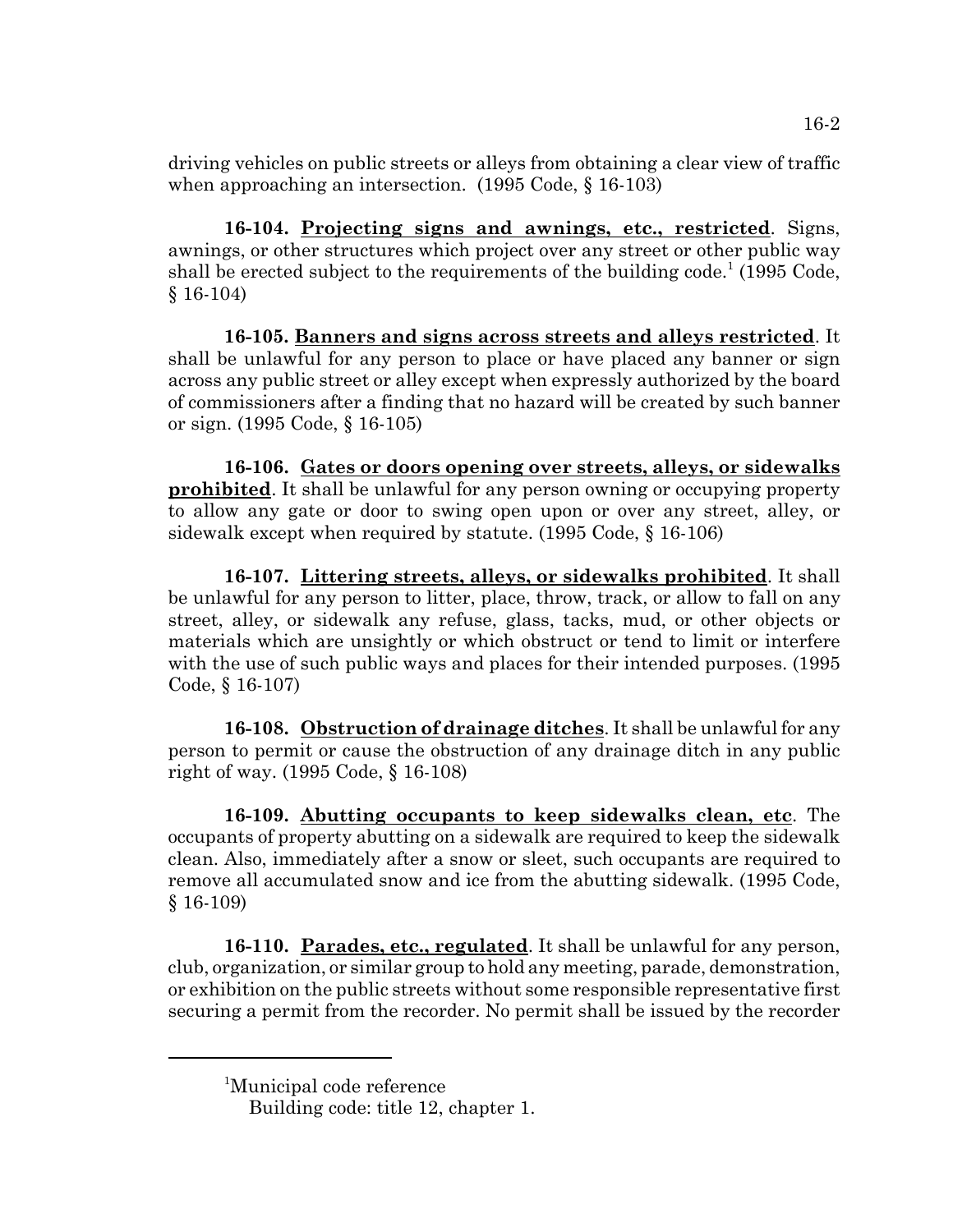unless such activity will not unreasonably interfere with traffic and unless such representative shall agree to see to the immediate cleaning up of all litter which shall be left on the streets as a result of the activity. Furthermore, it shall be unlawful for any person obtaining such a permit to fail to carry out his agreement to immediately clean up the resulting litter. (1995 Code, § 16-110)

**16-111. Animals and vehicles on sidewalks**. It shall be unlawful for any person to ride, lead, or tie any animal, or ride, push, pull, or place any vehicle across or upon any sidewalk in such manner as unreasonably interferes with or inconveniences pedestrians using the sidewalk. It shall also be unlawful for any person to knowingly allow any minor under his control to violate this section. (1995 Code, § 16-111)

**16-112. Fires in streets, etc**. It shall be unlawful for any person to set or contribute to any fire in any public street, alley, or sidewalk. (1995 Code, § 16- 112)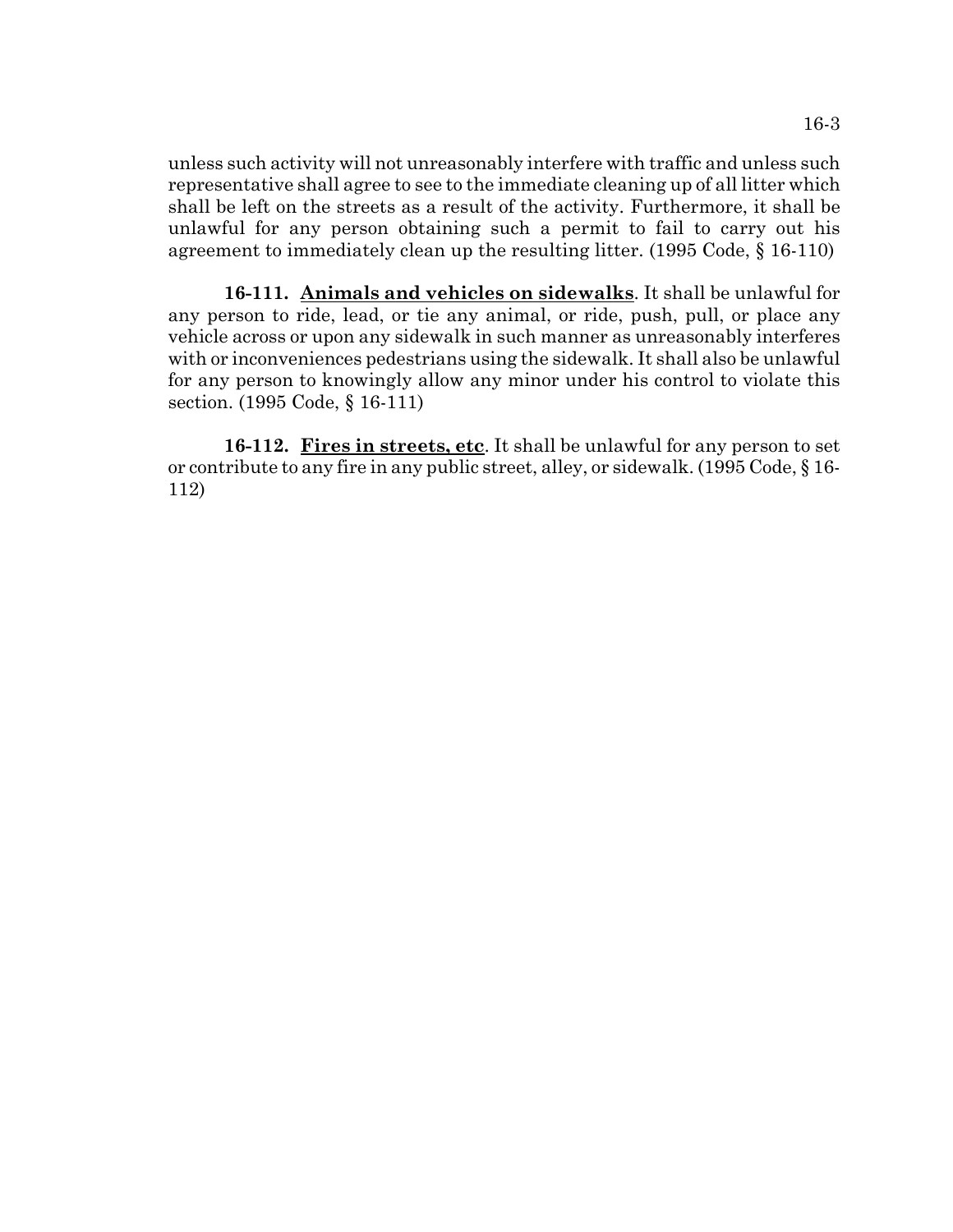### **CHAPTER 2**

## **EXCAVATIONS AND CUTS<sup>1</sup>**

#### **SECTION**

- 16-201. Permit required.
- 16-202. Applications.
- 16-203. Fee.
- 16-204. Deposit or bond.
- 16-205. Manner of excavating--barricades and lights--temporary sidewalks.
- 16-206. Restoration of streets, etc.
- 16-207. Insurance.
- 16-208. Time limits.
- 16-209. Supervision.
- 16-210. Driveway curb cuts.

**16-201. Permit required**. It shall be unlawful for any person, firm, corporation, association, or others, to make any excavation in any street, alley, or public place, or to tunnel under any street, alley, or public place without having first obtained a permit as herein required, and without complying with the provisions of this chapter; and it shall also be unlawful to violate, or vary from, the terms of any such permit; provided, however, any person maintaining pipes, lines, or other underground facilities in or under the surface of any street may proceed with an opening without a permit when emergency circumstances demand the work to be done immediately and a permit cannot reasonably and practicably be obtained beforehand. The person shall thereafter apply for a permit on the first regular business day on which the office of the recorder is open for business, and said permit shall be retroactive to the date when the work was begun. (1995 Code, § 16-201)

**16-202. Applications**. Applications for such permits shall be made to the recorder or such person as he may designate to receive such applications, and shall state thereon the location of the intended excavation or tunnel, the size thereof, the purpose thereof, the person, firm, corporation, association, or others doing the actual excavating, the name of the person, firm, corporation, association, or others for whom the work is being done, and shall contain an agreement that the applicant will comply with all ordinances and laws relating

<sup>1</sup> State law reference

This chapter was patterned substantially after the ordinance upheld by the Tennessee Supreme Court in the case of City of Paris, Tennessee v. Paris-Henry County Public Utility District, 207 Tenn. 388, 340 S.W.2d 885 (1960).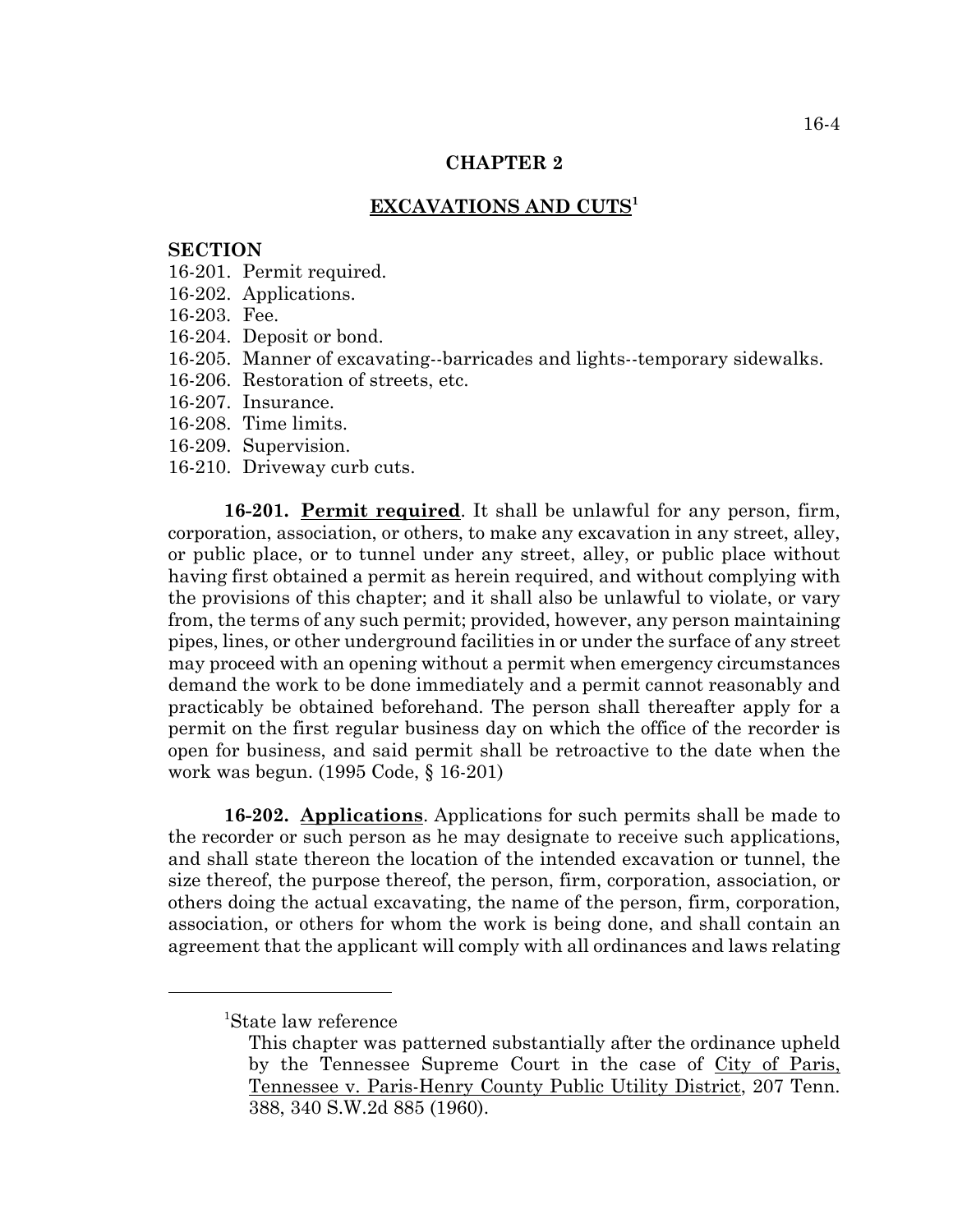to the work to be done. Such application shall be rejected or approved by the recorder within twenty-four (24) hours of its filing. (1995 Code, § 16-202)

**16-203. Fee**. The fee for such permits shall be two dollars (\$2.00) for excavations which do not exceed twenty-five (25) square feet in area or tunnels not exceeding twenty-five feet (25') in length; and twenty-five cents (\$.25) for each additional square foot in the case of excavations, or lineal foot in the case of tunnels; but not to exceed one hundred dollars (\$100.00) for any permit. (1995 Code, § 16-203)

**16-204. Deposit or bond**. No such permit shall be issued unless and until the applicant therefor has deposited with the recorder a cash deposit. The deposit shall be in the sum of twenty-five dollars (\$25.00) if no pavement is involved or seventy-five dollars (\$75.00) if the excavation is in a paved area and shall insure the proper restoration of the ground and laying of the pavement, if any. Where the amount of the deposit is clearly inadequate to cover the cost of restoration, the city manager may increase the amount of the deposit to an amount considered by him to be adequate to cover the said cost. From this deposit shall be deducted the expense to the city of relaying the surface of the ground or pavement, and of making the refill if this is done by the city or at its expense. The balance shall be returned to the applicant without interest after the tunnel or excavation is completely refilled and the surface or pavement is restored.

In lieu of a deposit the applicant may deposit with the recorder a surety bond in such form and amount as the recorder shall deem adequate to cover the costs to the city if the applicant fails to make proper restoration. (1995 Code, § 16-204)

**16-205. Manner of excavating--barricades and lights--temporary sidewalks**. Any person, firm, corporation, association, or others making any excavation or tunnel shall do so according to the terms and conditions of the application and permit authorizing the work to be done. Sufficient and proper barricades and lights shall be maintained to protect persons and property from injury by or because of the excavation being made. If any sidewalk is blocked by any such work, a temporary sidewalk shall be constructed and provided which shall be safe for travel and convenient for users. (1995 Code, § 16+-205)

**16-206. Restoration of streets, etc**. Any person, firm, corporation, association, or others making any excavation or tunnel in or under any street, alley, or public place in the City of Tusculum shall restore said street, alley, or public place to its original condition except for the surfacing, which shall be done by the city, but shall be paid for promptly by such person, firm, corporation, association, or others for which the excavation or tunnel was made. In case of unreasonable delay in restoring the street, alley, or public place, the recorder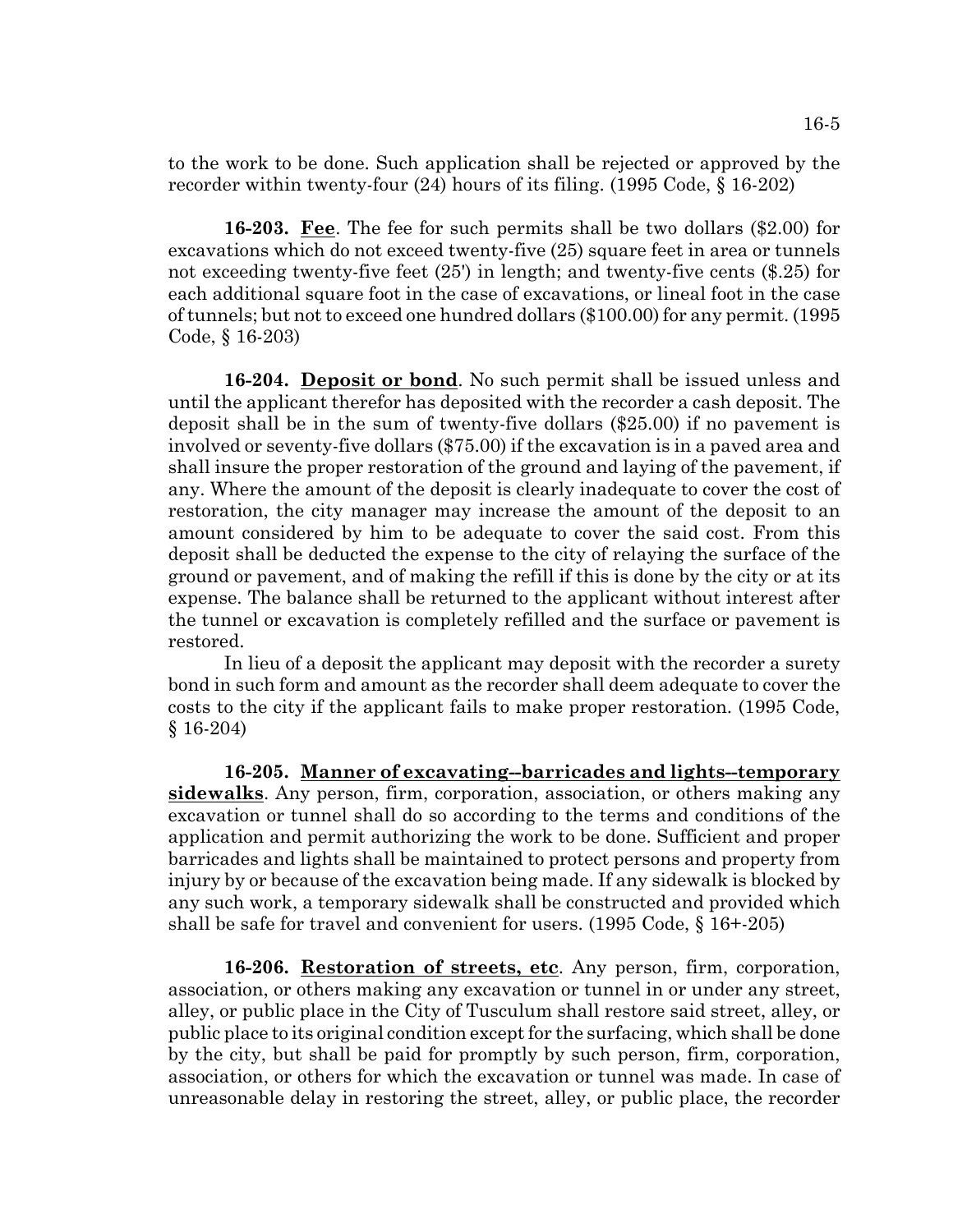shall give notice to the person, firm, corporation, association, or others that unless the excavation or tunnel is refilled properly within a specified reasonable period of time, the city will do the work and charge the expense of doing the same to such person, firm, corporation, association, or others who made the excavation or tunnel. (1995 Code, § 16-206)

**16-207. Insurance**. In addition to making the deposit or giving the bond hereinbefore required to insure that proper restoration is made, each person applying for an excavation permit shall file a certificate of insurance indicating that he is insured against claims for damages for personal injury as well as against claims for property damage which may arise from or out of the performance of the work, whether such performance be by himself, his subcontractor, or anyone directly or indirectly employed by him. Such insurance shall cover collapse, explosive hazards, and underground work by equipment on the street, and shall include protection against liability arising from completed operations. The amount of the insurance shall be prescribed by the recorder in accordance with the nature of the risk involved; provided, however, that the liability insurance for bodily injury shall not be less than one hundred thousand dollars (\$100,000.00) for each person and three hundred thousand dollars (\$300,000.00) for each accident, and for property damages not less than twentyfive thousand dollars (\$25,000.00) for any one (1) accident, and a seventy-five thousand dollars (\$75,000.00) aggregate. (1995 Code, § 16-207)

**16-208. Time limits**. Each application for a permit shall state the length of time it is estimated will elapse from the commencement of the work until the restoration of the surface of the ground or pavement, or until the refill is made ready for the pavement to be put on by the city if the city restores such surface pavement. It shall be unlawful to fail to comply with this time limitation unless permission for an extension of time is granted by the recorder. (1995 Code, § 16-208)

**16-209. Supervision**. The recorder shall from time to time inspect all excavations and tunnels being made in or under any public street, alley, or other public place in the city and see to the enforcement of the provisions of this chapter. Notice shall be given to him at least ten (10) hours before the work of refilling any such excavation or tunnel commences. (1995 Code, § 16-209)

**16-210. Driveway curb cuts**. No one shall cut, build, or maintain a driveway across a curb or sidewalk without first obtaining a permit from the recorder. Such a permit will not be issued when the contemplated driveway is to be so located or constructed as to create an unreasonable hazard to pedestrian and/or vehicular traffic. No driveway shall exceed thirty-five feet (35') in width at its outer or street edge and when two (2) or more adjoining driveways are provided for the same property a safety island of not less than ten feet (10') in